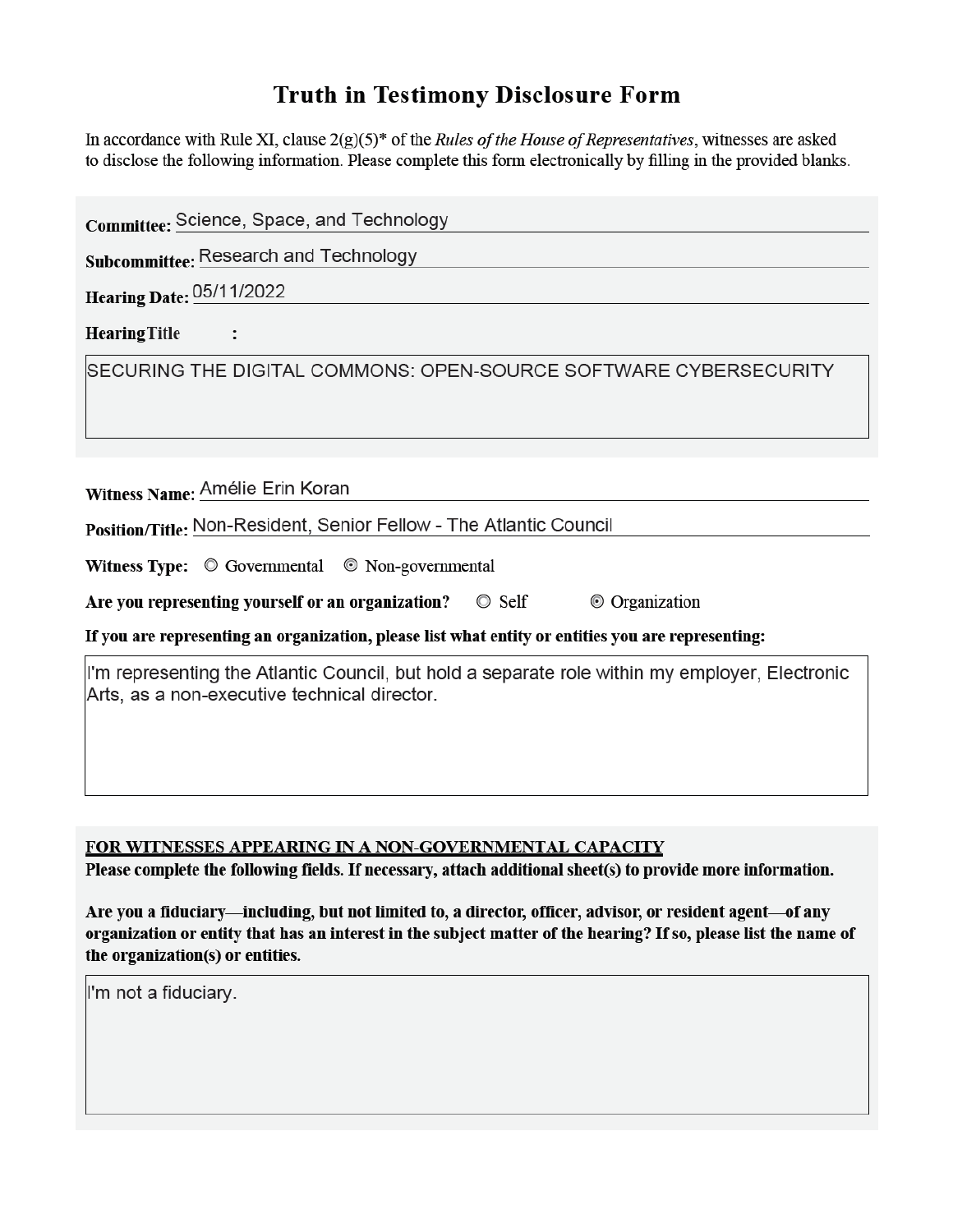Please list any federal grants or contracts (including subgrants or subcontracts) related to the hearing's subject matter that you, the organization(s) you represent, or entities for which you serve as a fiduciary have received in the past thirty-six months from the date of the hearing. Include the source and amount of each **grant or contract.** 

There are no federal grants, contracts, or subcontracts related to the topic of the hearing.

Please list any contracts, grants, or payments originating with a foreign government and related to the hearing's subject that you, the organization(s) you represent, or entities for which you serve as a fiduciary have received in the past thirty-six months from the date of the hearing. Include the amount and country **of origin of each contract or payment.** 

There are no foreign grants, contracts, or subcontracts related to the topic of the hearing.

The Atlantic Council maintains strict intellectual independence for all of its projects and publications. In the interests of full disclosure, this is the most recent statement of the Council's sources of funding:

## Please complete the following fields. If necessary, attach additional sheet(s) to provide more information.

 $\blacksquare$  I have attached a written statement of proposed testimony.

 $\blacksquare$  I have attached my curriculum vitae or biography.

**\***Rule XI, clause 2(g)(5), of the U.S. House of Representatives provides:

(5)(A) Each committee shall, to the greatest extent practicable, require witnesses who appear before it to submit in advance written statements of proposed testimony and to limit their initial presentations to the committee to brief summaries thereof.

(B) In the case of a witness appearing in a non-governmental capacity, a written statement of proposed testimony shall include— (i) a curriculum vitae; (ii) a disclosure of any Federal grants or contracts, or contracts, grants, or payments originating with a foreign government, received during the past 36 months by the witness or by an entity represented by the witness and related to the subject matter of the hearing; and (iii) a disclosure of whether the witness is a fiduciary (including, but not limited to, a director, officer, advisor, or resident agent) of any organization or entity that has an interest in the subject matter of the hearing.

(C) The disclosure referred to in subdivision (B)(iii) shall include— (i) the amount and source of each Federal grant (or subgrant thereof) or contract (or subcontract thereof) related to the subject matter of the hearing; and (ii) the amount and country of origin of any payment or contract related to the subject matter of the hearing originating with a foreign government.

(D) Such statements, with appropriate redactions to protect the privacy or security of the witness, shall be made publicly available in electronic form 24 hours before the witness appears to the extent practicable, but not later than one day after the witness appears.